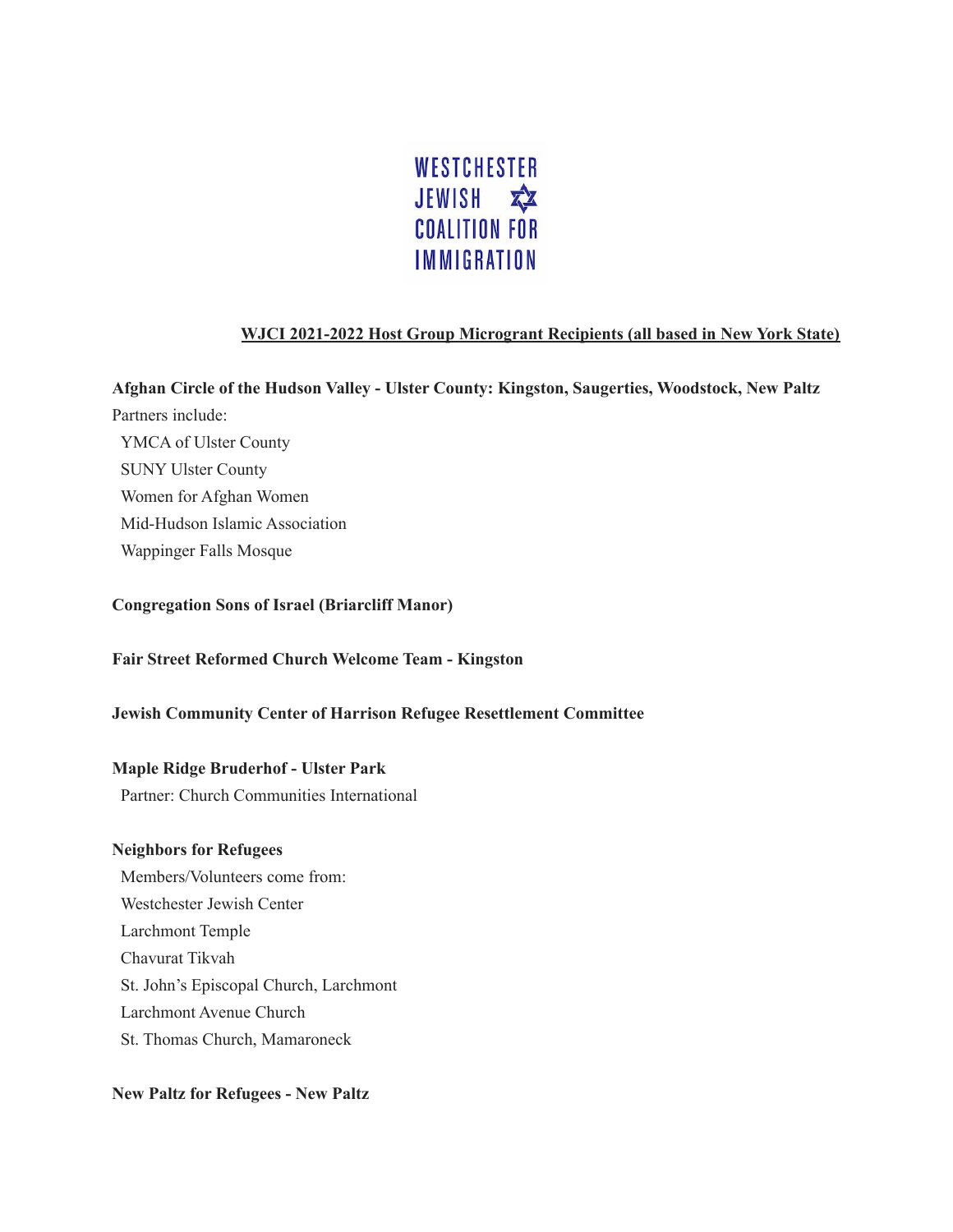Individual volunteers, plus: Christ the King Church

#### **Northwest Bronx Coalition for Refugees**

Individual members and support from: Bronx Peace Congregation Tehillah of Riverdale Conservative Synagogue Adath Israel of Riverdale Hebrew Institute of Riverdale Holocaust, Genocide, and Interfaith Education Center Iona College Manhattan College Riverdale Presbyterian Church Riverdale Yonkers Society for Ethical Culture Riverdale Temple

# **Open Arms for Refugees (formerly Ossining for Refugees)**

Briarcliff Congregational Church, Briarcliff Manor Scarborough Presbyterian Church, Scarborough First Presbyterian Church, Ossining Our Common Beliefs, Tarrytown St. John's Episcopal Church, Pleasantville St. Augustine's Episcopal Church, Croton-on-Hudson Unitarian Universalist Congregation of the Hudson Valley Church of Holy Name of Mary, Croton-on-Hudson Asbury United Methodist Church, Croton-on-Hudson The Center at Mariandale, Ossining Ossining Library Foundation, Ossining Maryknoll Fathers and Brothers, Ossining Neighbors Link, Mount Kisco All Saints Episcopal Church, Briarcliff Congregation Sons of Israel, Briarcliff Temple Israel of Northern Westchester, Croton-on-Hudson Emanuel Lutheran Church, Pleasantville Ethical Society of Northern Westchester, Ossining Westchester Jewish Coalition for Immigration Open Door Family Medical Center and Foundation, Ossining